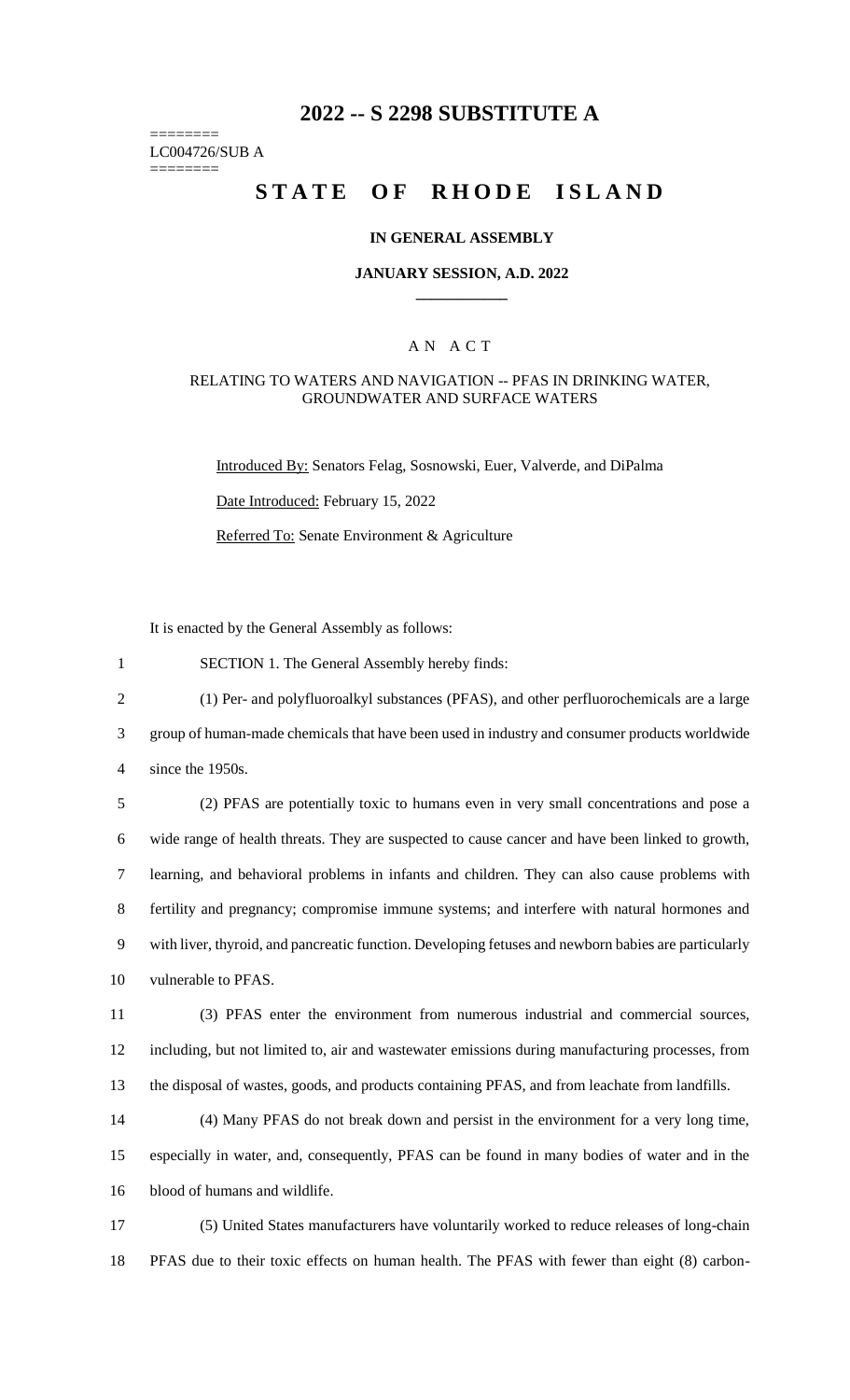fluorine bonds currently being used as alternatives to perfluorooctanoic acid (PFOA) and perfluorooctane sulfonate (PFOS) are also highly persistent and subject to long-range transport. In addition, the alternative PFAS have similar potential for harm as the long-chain PFAS.

 (6) Over two hundred (200) scientists from all over the world have signed a statement calling for governments to limit the use of PFAS while studies determine the safety of these chemicals, given their persistence in the environment, potential for harm, and lack of adequate data proving safety.

 (7) To prevent further contamination of state water, and to reduce the potential harmful effects of PFAS on human health and the environment, the objectives of this chapter are:

 (i) Authorize the department of health, in consultation with the water resources board, to adopt by rule maximum contaminant level or levels for PFAS to protect the quality and safety of the public drinking water supply in compliance with the provisions of chapter 15.3 of title 46;

- (ii) Prior to adoption by rule of maximum contaminant level or levels for PFAS, require public water supply systems to monitor for certain PFAS chemicals and respond appropriately when results indicate levels or PFAS in excess of the interim drinking water standard level; and
- (iii) Require the department of environmental management to adopt groundwater standards 17 and surface water quality action levels for certain PFAS chemicals.
- SECTION 2. Title 46 of the General Laws entitled "WATERS AND NAVIGATION" is hereby amended by adding thereto the following chapter:
- 

## CHAPTER 32

- PFAS IN DRINKING WATER, GROUNDWATER, AND SURFACE WATERS
- **46-32-1. Short title.**
- This chapter shall be known and may be cited as the "PFAS in Drinking Water,
- 24 Groundwater and Surface Waters Act."

### **46-32-2. Interim drinking water standard and testing requirements.**

(a) As used in this chapter, "PFAS contaminants" means perfluorooctanoic acid (PFOA),

perfluorooctane sulfonic acid (PFOS), perfluorohexane sulfonic acid (PFHxS), perfluorononanoic

- 28 acid (PFNA), and perfluoroheptanoic acid (PFHpA), and perfluorodecanoic acid (PFDA).
- 29 (b) On or before July 1, 2023, all public water supply systems in the state as defined by §
- 46-13-2, except transient, non-community water systems as defined by the department of health in
- 216-RICR-50-05-1 as may be amended, shall conduct monitoring for the presence of PFAS
- contaminants in drinking water supplied by the system. Regular monitoring shall be conducted as
- follows until adoption of maximum contaminant level rules pursuant to § 46-32-4:
- (1) If monitoring results detect the presence of any PFAS contaminants individually or in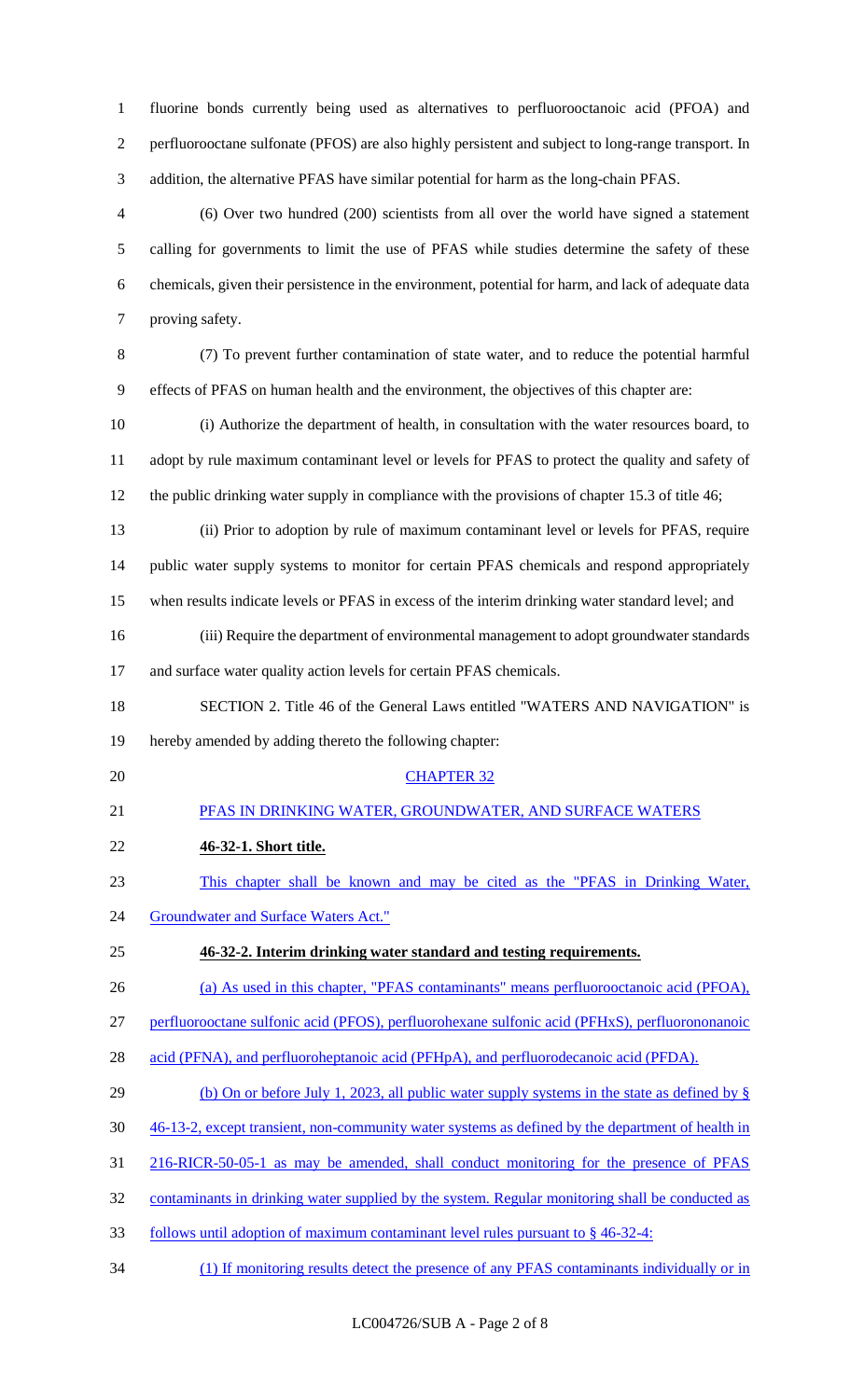1 combination in excess of the interim drinking water standard level of twenty parts per trillion (20

2 ppt) the public water supply system shall conduct continued quarterly monitoring.

3 (2) If monitoring results detect the presence of any PFAS contaminants individually or in

- 4 combination at a level equal to or below the interim drinking water standard level of twenty parts
- 5 per trillion (20 ppt), the public water supply system shall conduct continued monitoring annually.
- 6 (3) If monitoring results do not detect the presence of any PFAS contaminants, the public 7 water supply system shall conduct continued monitoring every two (2) years.
- 8 (c) If monitoring results under subsection (b) of this section confirm the presence of any 9 PFAS contaminants individually or in combination in excess of the interim drinking water standard 10 level of twenty parts per trillion (20 ppt), the department of health shall require monitoring in a 11 manner consistent with applicable regulations governing synthetic organic contaminants, including 12 but not limited to, requiring a confirmation sample, prior to directing the public water supply system 13 to implement treatment or other remedy to reduce the levels of PFAS contaminants in the drinking 14 water of the public water supply system below the interim drinking water standard level. 15 (d) On or before July 1, 2023, if the PFAS contaminants exceed the level of twenty parts
- 16 per trillion (20 ppt), the public water supply system shall provide potable water through other means 17 to all customers or users of the system. The requirement for a public water supply system to provide 18 potable water to customers and users of the systems through other means shall cease when 19 monitoring results indicate that the levels of PFAS contaminants in the drinking water of the public 20 water supply system are below the interim drinking water standard level of twenty parts per trillion 21 (20 ppt).
- 22 (e) The director of the department of health is authorized to enforce the requirements of 23 this chapter in accordance with the provisions of chapter 13 of title 46 and violations will be subject 24 to the penalties imposed pursuant to § 46-13-16. A person may contest or appeal a decision of the 25 director, a penalty imposed for violation or the fact of violation pursuant to the provisions of chapter 26 35 of title 42 (the "administrative procedures act").
- 

# 27 **46-32-3. Drinking water standards for PFAS contaminants.**

28 If the director of the department of health decides to publish a notice pursuant to the 29 provisions of § 46-32-4(b)(1) then on or before June 1, 2024, the director of the department of 30 health shall, pursuant to this section, file under § 42-35-4 a final rule with the secretary of state 31 regarding adoption of the interim drinking water standard level of twenty parts per trillion (20 ppt) 32 for perfluorooctanoic acid (PFOA), perfluorooctane sulfonic acid (PFOS), perfluorohexane 33 sulfonic acid (PFHxS), perfluorononanoic acid (PFNA), perfluoroheptanoic acid (PFHpA), and 34 perfluorodecanoic acid (PFDA) as a maximum contaminant level (MCL). Upon the effective date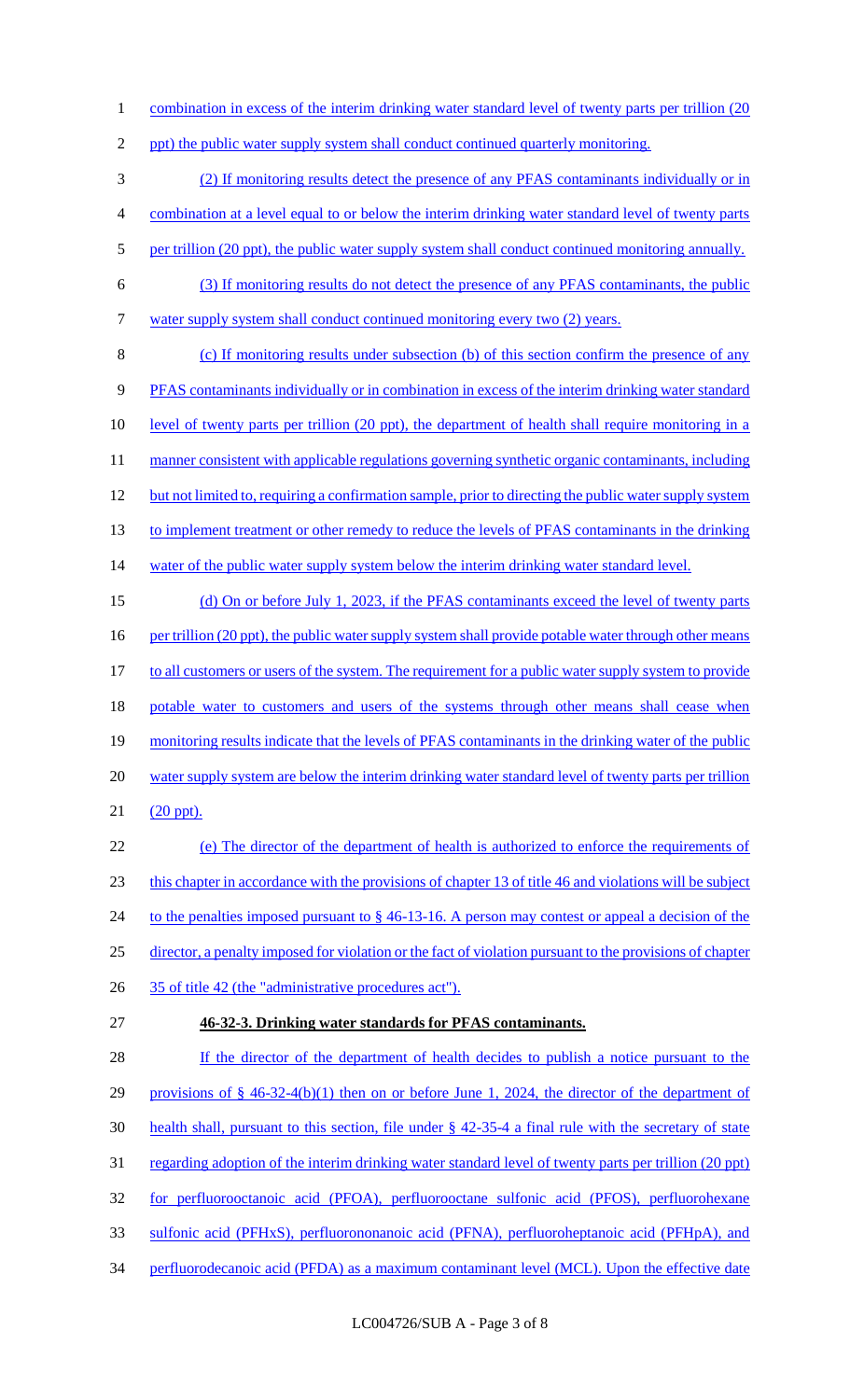- of the final rule, the drinking water monitoring provisions of § 46-32-2 may be suspended,
- 2 modified, or superseded by the provisions of the final rules.
- **46-32-4. Standard for per- and polyfluoroalkyl substances as a class or subclass.**
- (a) If the director of the department of health decides to publish a notice pursuant to the
- 5 provisions of subsection (b)(1) of this section then on or before February 1, 2024, the director of
- the department of health shall initiate a public notice and comment process by publishing a copy
- of the final rules and an advance notice of proposed rulemaking pursuant to § 42-35-2.5 regarding
- the regulation under the rules and regulations pertaining to public drinking water of per- and
- polyfluoroalkyl substances (PFAS) as a class or subclasses.
- 10 (b) On or before September 1, 2024, the director of the department of health shall either:
- (1) Publish a notice of proposed rulemaking regarding the regulation of PFAS compounds
- under the rules and regulations pertaining to public drinking water as a class or subclasses; or
- (2) Publish a notice of decision not to regulate PFAS compounds as a class or subclasses 14 under the rules and regulations pertaining to public drinking water that includes, at a minimum, an
- 15 identification or all legal, technical, or other impediments to regulating PFAS compounds as a class
- 16 or subclasses and a detailed response to all public comments received.
- (c) If the director of the department of health proposes a rule pursuant to subsection (b) of
- 18 this section, the director of the department of health shall file under § 42-35-4 a final rule with the
- secretary of state regarding the regulation of PFAS compounds as a class or subclasses under the
- 20 rules and regulations pertaining to public drinking water on or before June 30, 2025.
- 

### **46-32-5. Groundwater quality standards for per- and polyfluoroalkyl substances.**

- (a) On or before December 31, 2023, the director or the department of environmental management shall file under § 42-35-4 a final rule with the secretary of state to adopt groundwater 24 quality standards for, at a minimum, perfluorooctanoic acid (PFOA), perfluorooctane sulfonic acid (PFOS), perfluorohexane sulfonic acid (PFHxS), perfluorononanoic acid (PFNA), 26 perfluoroheptanoic acid (PFHxA), and perfluorodecanoic acid (PFDA) consistent with authority provided by chapter 32 of title 46. **46-32-6. Surface water quality action levels for per- and polyfluoroalkyl substances.**  29 On or before December 31, 2023, the director of the department of environmental management shall file under § 42-35-4 a final rule with the secretary of state to adopt surface water quality action levels to address the contamination of Rhode Island waters from releases of, at a
- minimum, perfluorooctanoic acid (PFOA), perfluorooctane sulfonic acid (PFOS), perfluorohexane
- sulfonic acid (PFHxS), perfluorononanoic acid (PFNA), perfluoroheptanoic acid (PFHpA), and
- perfluorodecanoic acid (PFDA).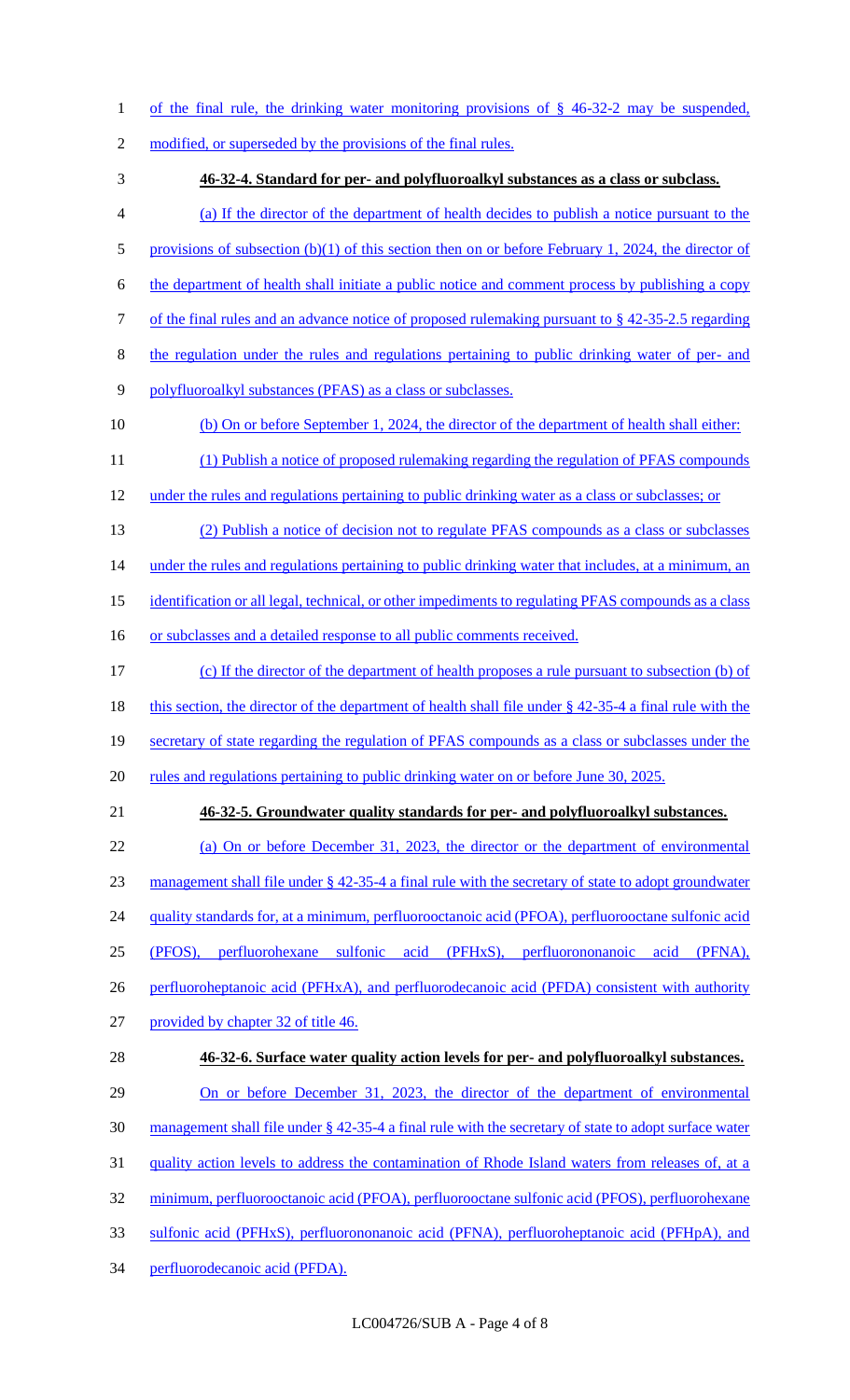**46-32-7. Investigation of potential sources of per- and polyfluoroalkyl substances contamination.**  (a) On or before November 1, 2023, the director of the department of environmental management shall publish a plan for public review and comment to complete a statewide investigation of potential sources of per- and polyfluoroalkyl substances (PFAS) contamination. As part of this investigation, the director of the department of health shall conduct a pilot project at public water systems by an applicable analytical method to evaluate total PFAS. The director of the department of environmental management shall initiate implementation of the plan not later than January 1, 2024. (b) On or before June 1, 2024, all public water systems shall conduct monitoring for the 11 maximum number of PFAS detectable from standard laboratory methods. **46-32-8. Landfill monitoring.**  13 On or before December 31, 2022, the director of the department of environmental 14 management shall file under § 42-35-4 a final rule with the secretary of state to adopt standards and procedures for groundwater and leachate monitoring at and around landfills including, at a minimum, perfluorooctanoic acid (PFOA), perfluorooctane sulfonic acid (PFOS), perfluorohexane

17 sulfonic acid (PFHxS), perfluorononanoic acid (PFNA), perfluoroheptanoic acid (PFHpA), and

18 perfluorodecanoic acid (PFDA).

 SECTION 3. Section 23-19.14-3 of the General Laws in Chapter 23-19.14 entitled "Industrial Property Remediation and Reuse Act" is hereby amended to read as follows:

### **23-19.14-3. Definitions.**

 (a) "40 CFR" means that section or subsection of the code of federal regulations, title 40, protection of environment, chapter 1, environmental protection agency. References to the administrator, appearing therein, shall be interpreted as referring to the director of the department of environmental management.

 (b) "Bona fide prospective purchaser" means a person who intends to purchase a contaminated property, who has documented the intent to purchase the property in writing, and who has offered to pay fair market value for the property in the contaminated state. For purposes of this chapter, any former owner, former operator, or other person who is otherwise a responsible party or any person who had more than ten percent (10%) equitable or other legal interest in the site or any of the operations related to the contamination cannot be considered as a bona fide prospective purchaser. Once a purchaser has certified their status as a bona fide prospective purchaser to the department and the department has acknowledged receipt of such certification, a purchaser may maintain that status for up to one year following purchase of the property, unless it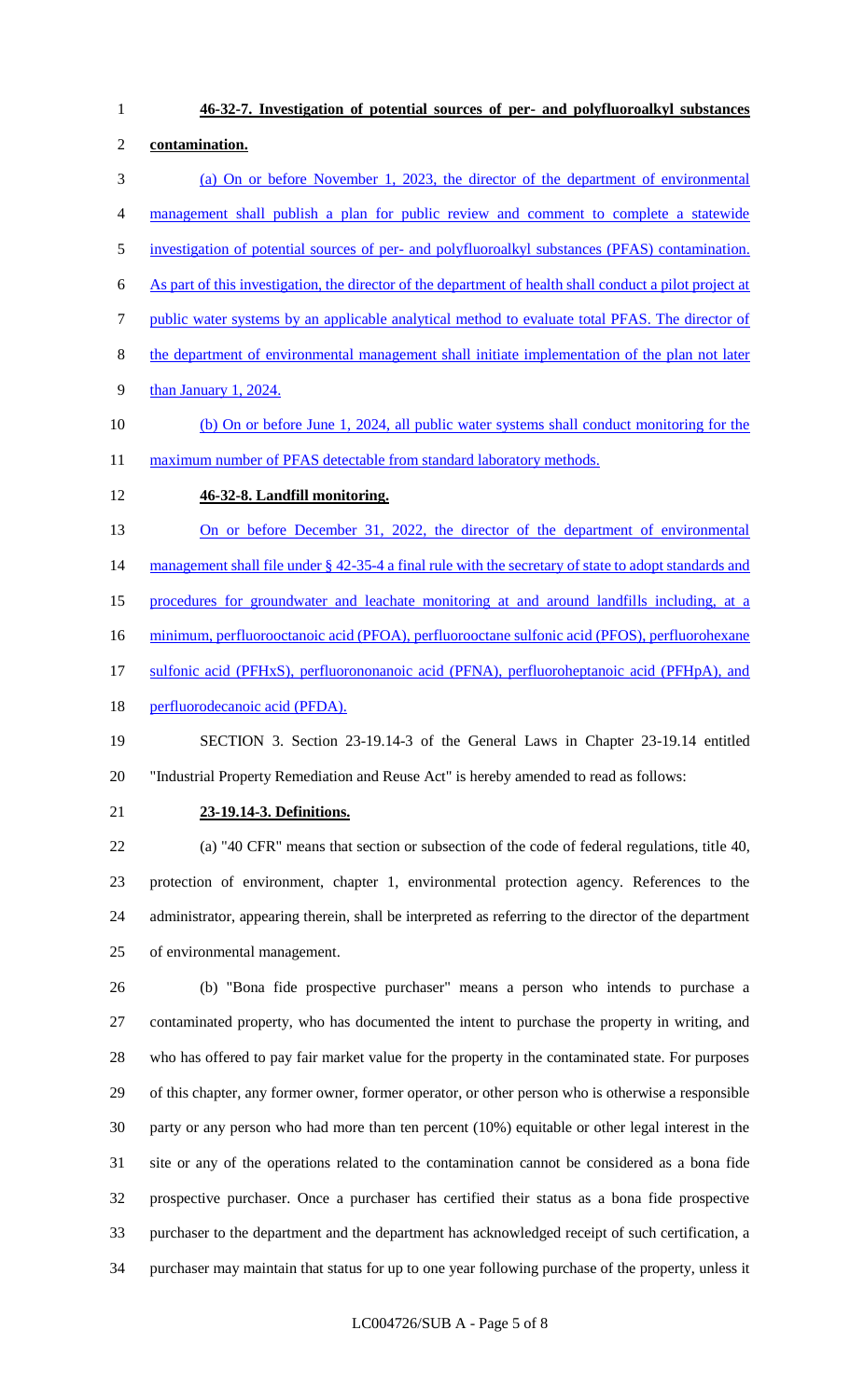is subsequently found that the purchaser did not meet the criteria for a bona fide prospective purchaser as outlined in this section. If the department finds that substantial progress has been made in investigating conditions of the site and/or meeting the requirements for a remedial decision letter, such status may be renewed by the department for a specified period of time not to exceed one year for each renewal.

 (c) "Hazardous materials" means any material or combination or mixture of materials containing any hazardous substance in an amount and concentration such that when released into the environment, that material can be shown to present a significant potential to cause an acute or chronic adverse effect on human health or the environment. Hazardous material shall also include any material that contains a hazardous waste. Hazardous material does not include petroleum for the purposes of this chapter.

 (d) "Hazardous substances" means any substance designated as hazardous pursuant to 40 CFR 300.5, as is or as amended. Hazardous substance shall not include, for the purposes of this chapter, asbestos or radioactive materials. Hazardous substances shall include per- and polyfluoroalkyl substances.

 (e) "Hazardous wastes" means any material defined as hazardous waste pursuant to chapter 19.1 of this title, and the regulations promulgated under chapter 19.1 of this title.

(f) "Operator" means the person responsible for the operation of the activities at the site.

(g)(1) "Owner" means the person who owns the site or part of the site.

 (2) In the case of a receiver, the superior court supervising the receiver shall have jurisdiction to determine the nature and extent of the receiver's obligations to comply with the provisions of this chapter. Any obligation to comply with the provisions of this chapter shall be binding on a receiver solely in his or her fiduciary capacity.

 (h) "Person" means an individual, trust, firm, joint stock company, corporation (including a government corporation), partnership, association, the federal government or any agency or subdivision of the federal government, a state, municipality, commission, political subdivision of a state, or any interstate body.

(i) "Petroleum" means any virgin petroleum product including the following products:

(1) Unused distillate and residual oil, including but not limited to gasoline, aviation fuels,

kerosene, diesel, and heating oils.

 (2) Unused crankcase oil, lubricants, hydraulic oils, penetrant oils, tramp oils, quench oils, and other industrial oils.

 (j)(1) "Release" shall be defined by 40 CFR 300.5 for purposes of this chapter, but shall also exclude any release from a process, activity, or source area allowed under a permit, license, or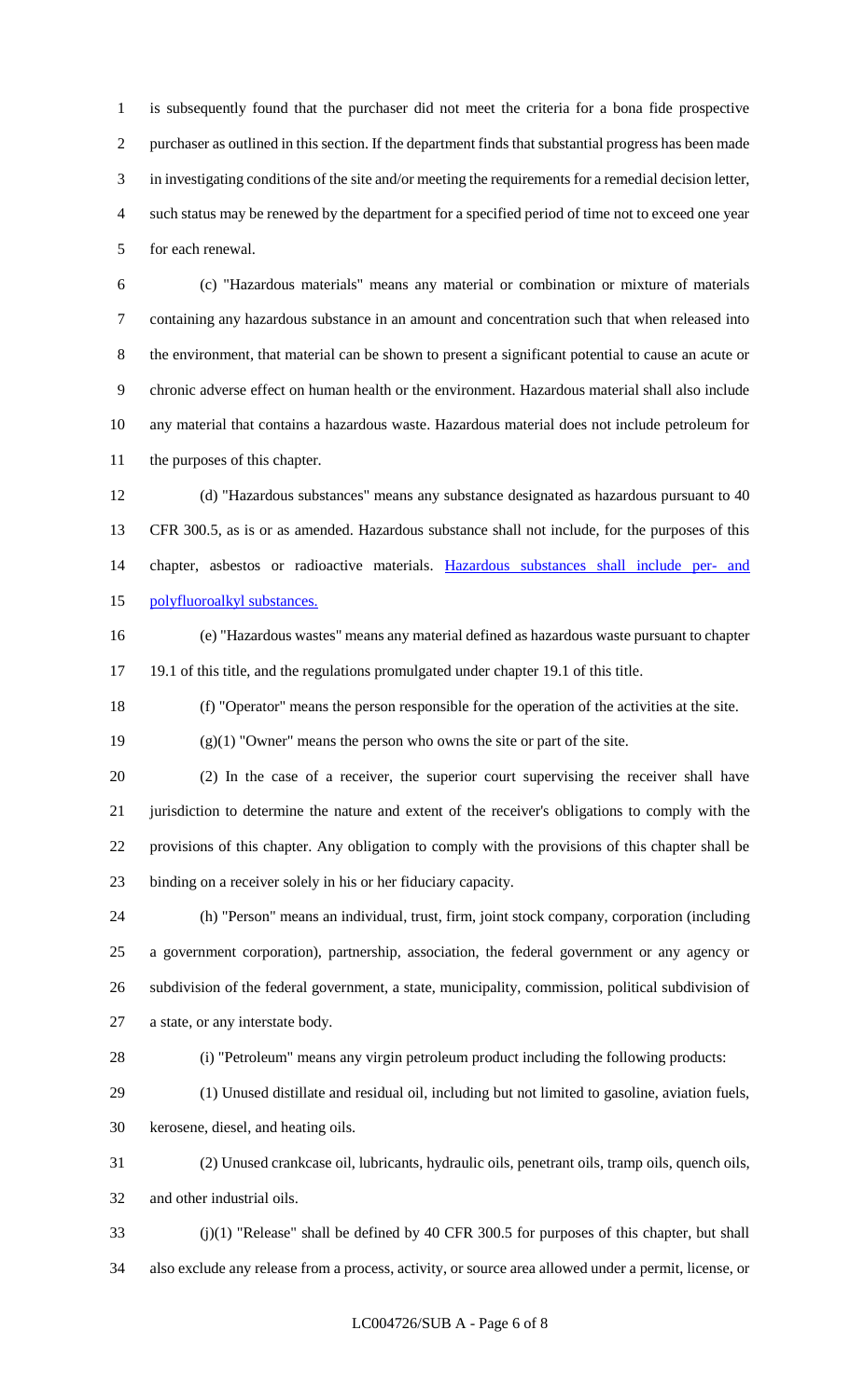approval issued after January 1, 1987 by any regulatory process or legal authority or any release of hazardous materials solely derived from common household materials and occurring at the household.

 (2) For purposes of this chapter, release also includes an actual or potential threat of release. (k) "Remedial or response action" means those actions taken to rectify the effects of a release of hazardous material, and/or petroleum so that it does not cause a substantial danger to present or future public health or welfare, or the environment.

 (l) "Remediation" means the act of implementing, operating, and maintaining, a remedy, remedial action or response action.

 (m) "Responsible party" has the meaning attributed to it by the provisions of § 23-19.14-6 or 23-19.14-6.1.

 (n) "Site" means all contiguous land, structures, and other appurtenances and improvements on the land contaminated by the use, storage, release, or disposal of hazardous material including the extent of contamination and all suitable areas in very close proximity to the contamination where it will be necessary to implement or conduct any required investigation or remedial action.

 (o) "All appropriate inquiries" means an environmental due diligence process for assessing a property for presence or potential presence of contamination, in accordance with requirements established by the department of environmental management that are not inconsistent with the provisions of 40 CFR 312 establishing federal standards for all appropriate inquiries.

 (p) "Letter of Compliance" means a formal, written communication from the department signifying that the remedial action has been satisfactorily completed and the objectives of environmental clean-up, pursuant to § 23-19.14-4 have been met.

 (q) "Remedial Decision Letter" means a formal, written communication from the department that approves a site investigation, identifies the preferred remedial alternative and authorizes the development of a remedial action work plan in order to achieve the objectives of environmental clean-up.

- (r) "Per- and polyfluoroalkyl substances" means perfluorooctanoic acid (PFOA),
- perfluorooctane sulfonic acid (PFOS), perfluorohexane sulfonic acid (PFHxS), perfluorononanoic
- acid (PFNA), and perfluoroheptanoic acid (PFHpA), and perfluorodecanoic acid (PFDA).
- SECTION 4. This act shall take effect upon passage.

======== LC004726/SUB A ========